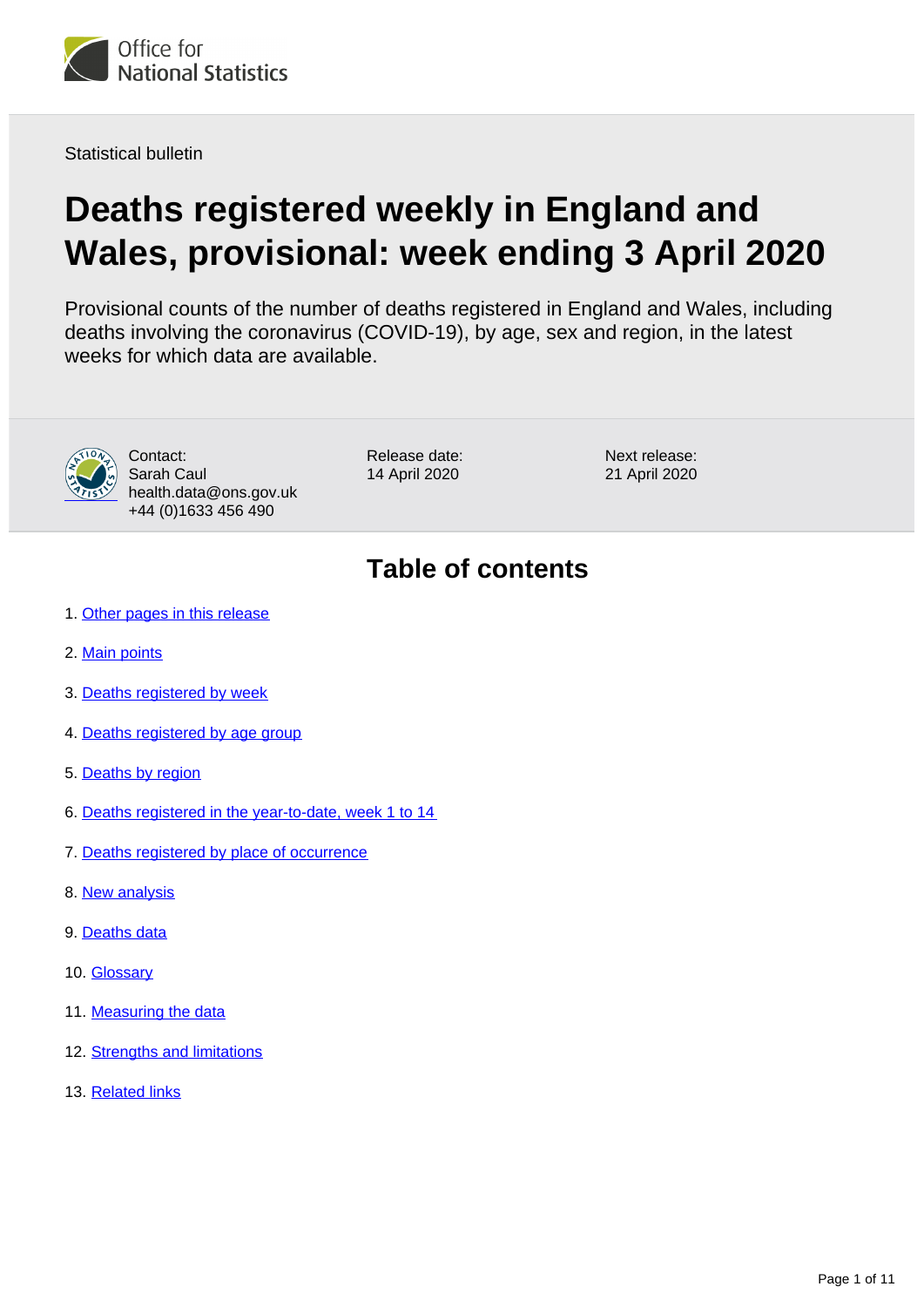## <span id="page-1-0"></span>**1 . Other pages in this release**

[Comparison of weekly death occurrences in England and Wales: up to week ending 3 April 2020](https://www.ons.gov.uk/peoplepopulationandcommunity/healthandsocialcare/causesofdeath/articles/comparisonofweeklydeathoccurrencesinenglandandwales/uptoweekending3april2020)

## <span id="page-1-1"></span>**2 . Main points**

- The provisional number of deaths registered in England and Wales in the week ending 3 April 2020 (Week 14) was 16,387; this represents an increase of 5,246 deaths registered compared with the previous week (Week 13) and 6,082 more than the five-year average.
- Of the deaths registered in Week 14, 3,475 mentioned "novel coronavirus (COVID-19)", which was 21.2% of all deaths; this compares with 539 (4.8% of all deaths) in Week 13.
- In London, nearly half (46.6%) of deaths registered in Week 14 involved COVID-19; the West Midlands also had a high proportion of COVID-19 deaths, accounting for 22.1% of deaths registered in this region.
- Of deaths involving COVID-19 registered up to Week 14, 90.2% (3,716 deaths) occurred in hospital, with the remainder occurring in hospices, care homes and private homes.
- Please note, where Easter falls in previous years will have an impact on the five-year average used for comparison.

### **Statistician's comment**

Nick Stripe, head of health analysis and life events at the ONS said:

"The latest comparable data for deaths involving COVID-19 with a date of death up to 3 April, show there were 6,235 deaths in England and Wales. When looking at data for England, this is 15% higher than the NHS numbers as they include all mentions of COVID-19 on the death certificate, including suspected COVID-19, as well as deaths in the community.

"The 16,387 deaths that were registered in England and Wales during the week ending 3 April is the highest weekly total since we started compiling weekly deaths data in 2005."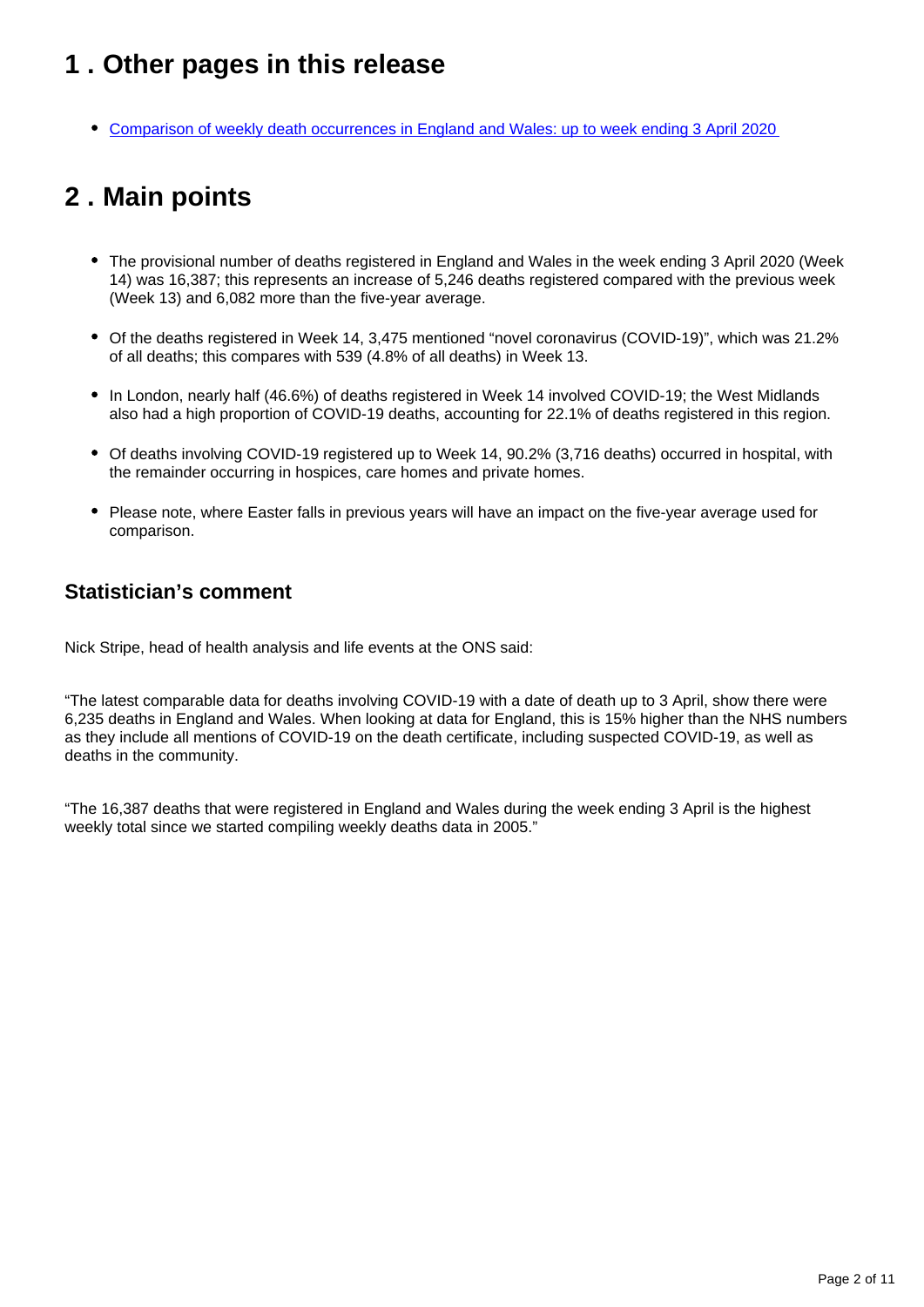## <span id="page-2-0"></span>**3 . Deaths registered by week**

### **Figure 1: The number of deaths involving COVID-19 and "Influenza and Pneumonia" increased compared with the previous week**

#### **Number of deaths registered by week, England and Wales, 29 December 2019 to 3 April 2020**

Figure 1: The number of deaths involving COVID-19 and "Influenza and Pneumonia" increased compared with the previous week

Number of deaths registered by week, England and Wales, 29 December 2019 to 3 April 2020



#### **Source: Office for National Statistics – Deaths registered weekly in England and Wales**

#### **Notes:**

- 1. Figures include deaths of non-residents.
- 2. Based on date a death was registered rather than occurred.
- 3. Estimates for 2020 are provisional.
- 4. The ICD-10 definitions are as follows: COVID-19 (U07.1 and U07.2), Influenza and Pneumonia (J09-J18).
- 5. A death can be registered with both COVID-19 and Influenza and Pneumonia mentioned on the death certificate. Because pneumonia may be a consequence of COVID-19, deaths where both were mentioned have been counted only in the COVID-19 category.

The provisional number of deaths registered in England and Wales in Week 14 (week ending 3 April 2020) increased from 11,141 in Week 13 (week ending 27 March 2020) to 16,387. This is 6,082 more deaths than the five-year average of 10,305.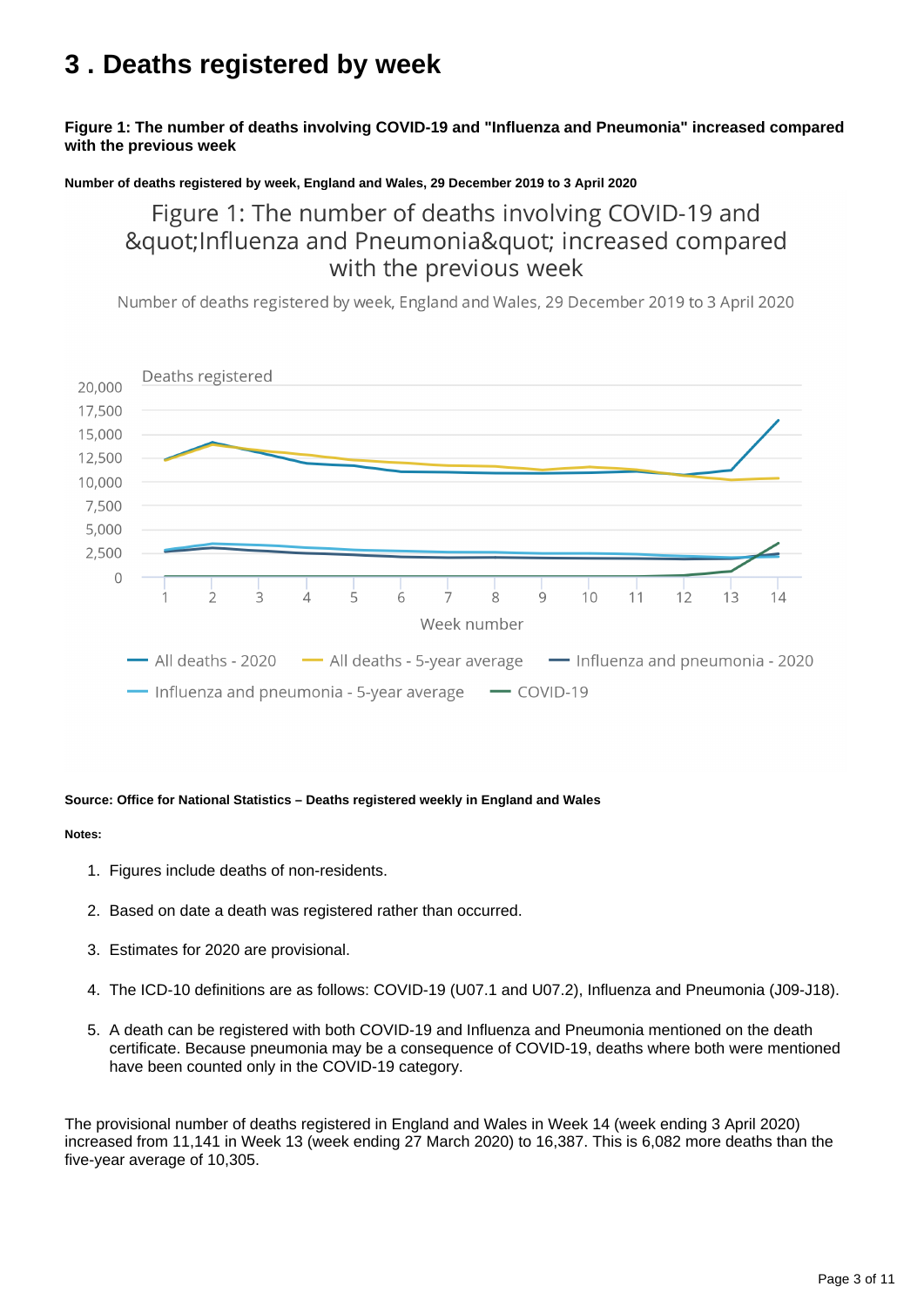The number of death registrations involving the coronavirus (COVID-19) increased from 539 in Week 13 to 3,475 in Week 14. The number of deaths mentioning "Influenza and Pneumonia" on the death certificate increased from 1,863 in Week 13 to 2,367 in Week 14. Out of the deaths mentioning "Influenza and Pneumonia" in Week 14, 1,466 also mentioned COVID-19.

In Week 14, 35.7% of all deaths mentioned "Influenza and Pneumonia", COVID-19, or both. In comparison, for the five-year average, 20.0% of deaths mentioned "Influenza and Pneumonia". "Influenza and Pneumonia" has been included for comparison, as a well-understood cause of death involving respiratory infection that is likely to have somewhat similar risk factors to COVID-19.

## <span id="page-3-0"></span>**4 . Deaths registered by age group**

### **Figure 2: Deaths involving COVID-19 were registered in all age groups apart from those aged under 15 years**

Deaths by age group, England and Wales, week ending 3 April 2020

#### [Download the data](https://www.ons.gov.uk/visualisations/dvc794/byage/datadownload.xlsx)

In Week 14 (week ending 3 April 2020), there were no deaths registered involving the coronavirus (COVID-19) in the two youngest age groups (that is, those aged 1 year or under and those aged 1 to 14 years). The highest number (1,231) and proportion (24.6% of deaths in this age group) of COVID-19 deaths were among those aged 75 to 84 years.

## <span id="page-3-1"></span>**5 . Deaths by region**

### **Figure 3: The highest number of deaths involving COVID-19 was recorded in London, while the lowest numbers were in North East, England and Wales**

Deaths by regions in England and Wales, week ending 3 April 2020

#### [Download the data](https://www.ons.gov.uk/visualisations/dvc794/byregion/datadownload.xlsx)

In Week 14 (week ending 3 April 2020), there were 134 deaths involving the coronavirus (COVID-19) registered in each of the North East of England, and Wales. The region with the largest number and proportion of deaths involving COVID-19 was London with 1,170 deaths; 46.6% of all London deaths and 33.8% of all COVID-19 deaths.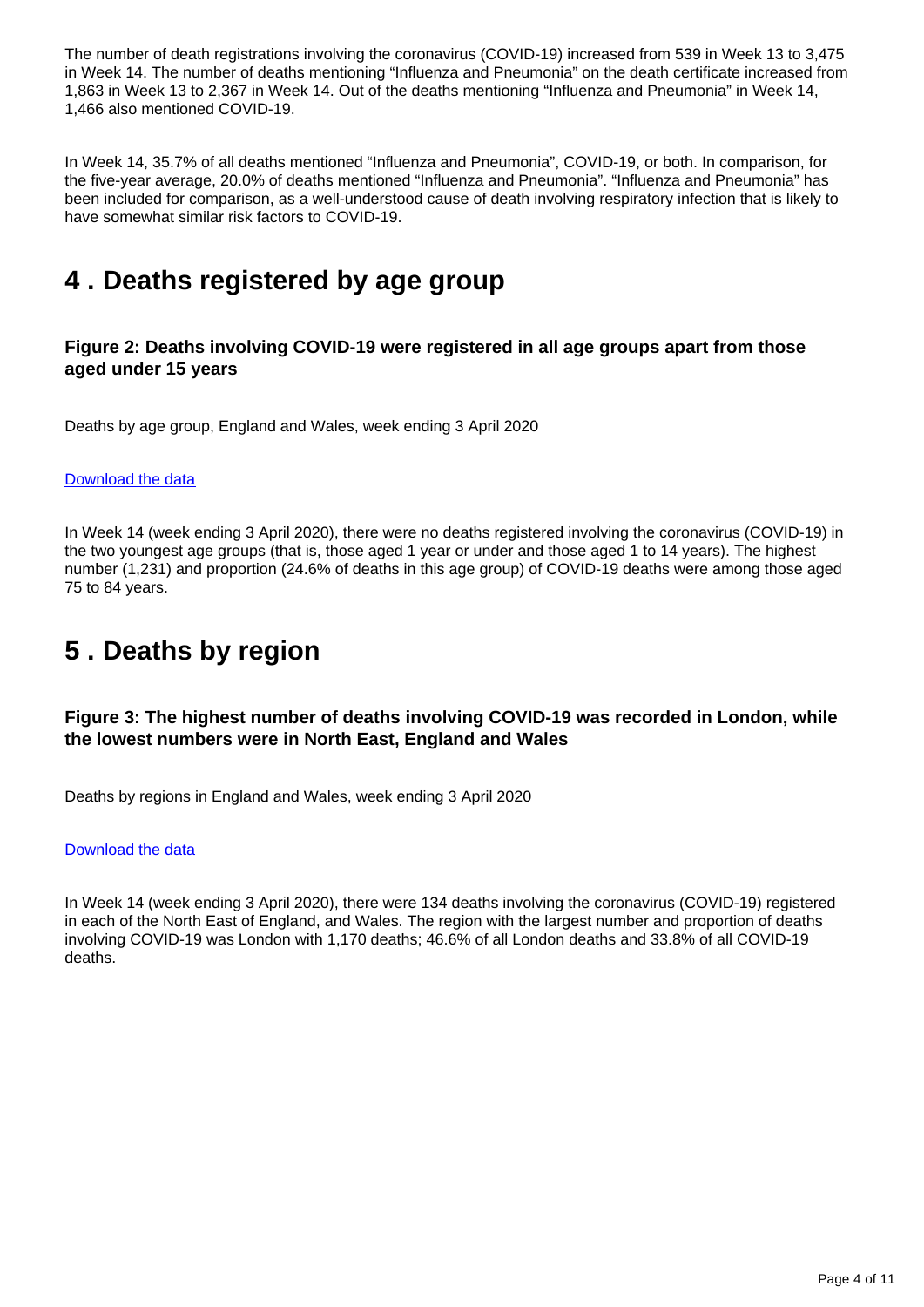## <span id="page-4-0"></span>**6 . Deaths registered in the year-to-date, week 1 to 14**

### **Figure 4: The number of deaths in the year-to-date was higher than the five-year average**

#### **Year-to-date analysis for deaths registered in England and Wales, 2020**

Figure 4: The number of deaths in the year-to-date was higher than the five-year average

Year-to-date analysis for deaths registered in England and Wales, 2020



#### **Source: Office for National Statistics – Deaths registered weekly in England and Wales**

#### **Notes:**

- 1. Figures include deaths of non-residents.
- 2. Based on date a death was registered rather than occurred.
- 3. Estimates for 2020 are provisional.
- 4. The ICD-10 definitions for COVID-19 are U07.1 and U07.2.
- 5. Individual weeks may not sum to the year-to-date analysis as previous weeks have been recalculated in order to have the most up-to-date estimates.

Looking at the year-to-date (using the most up-to-date data we have available to get the most accurate estimates), the number of deaths is currently higher than the five-year average. The current number of deaths is 166,436, which is 2,240 more than the five-year average. Of the deaths registered by 3 April 2020, 4,122 mentioned the coronavirus (COVID-19) on the death certificate; this is 2.5% of all deaths.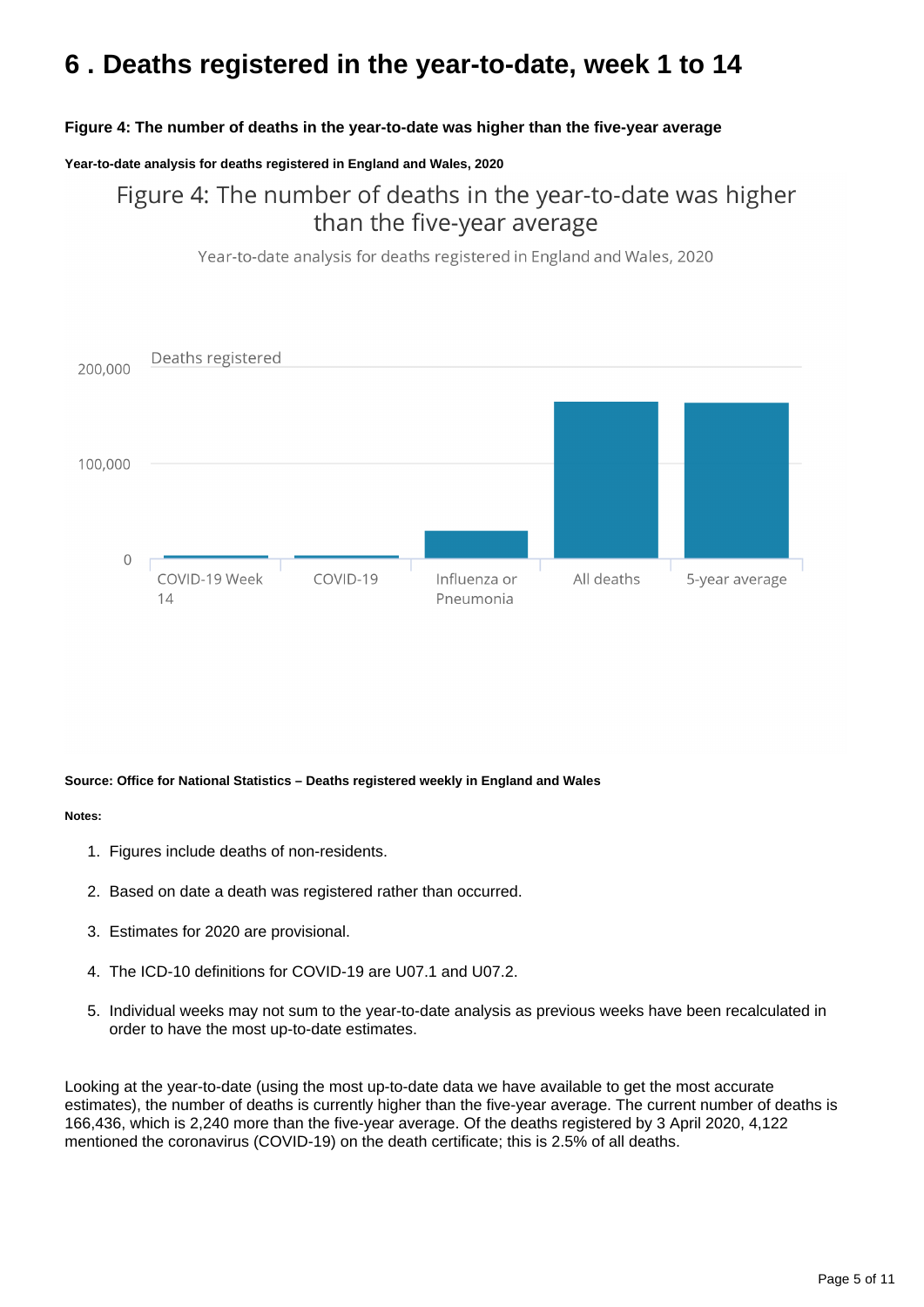#### **Year-to-date analysis for deaths registered involving COVID-19, by sex and age group, England and Wales, 2020**

Figure 5: The number of deaths involving COVID-19 for females was lower than males in all age groups

Year-to-date analysis for deaths registered involving COVID-19, by sex and age group, England and Wales, 2020



#### **Source: Office for National Statistics – Deaths registered weekly in England and Wales**

#### **Notes:**

- 1. Figures include deaths of non-residents.
- 2. Based on date a death was registered rather than occurred.
- 3. Estimates for 2020 are provisional.
- 4. The ICD-10 definitions for COVID-19 are U07.1 and U07.2.
- 5. Individual weeks may not sum to the year-to-date analysis as previous weeks have been recalculated in order to have the most up-to-date estimates.

In each age group there have been more deaths involving COVID-19 in males than in females. The largest difference was in age group 75 to 84 years where there were 931 deaths involving COVID-19 in males and 515 in females.

### <span id="page-5-0"></span>**7 . Deaths registered by place of occurrence**

The year-to-date analysis shows that, of deaths involving the coronavirus (COVID-19) up to Week 14, 90.2% (3,716 deaths) occurred in hospital, with the remainder occurring in hospices (33 deaths), care homes (217 deaths) and private homes (136 deaths).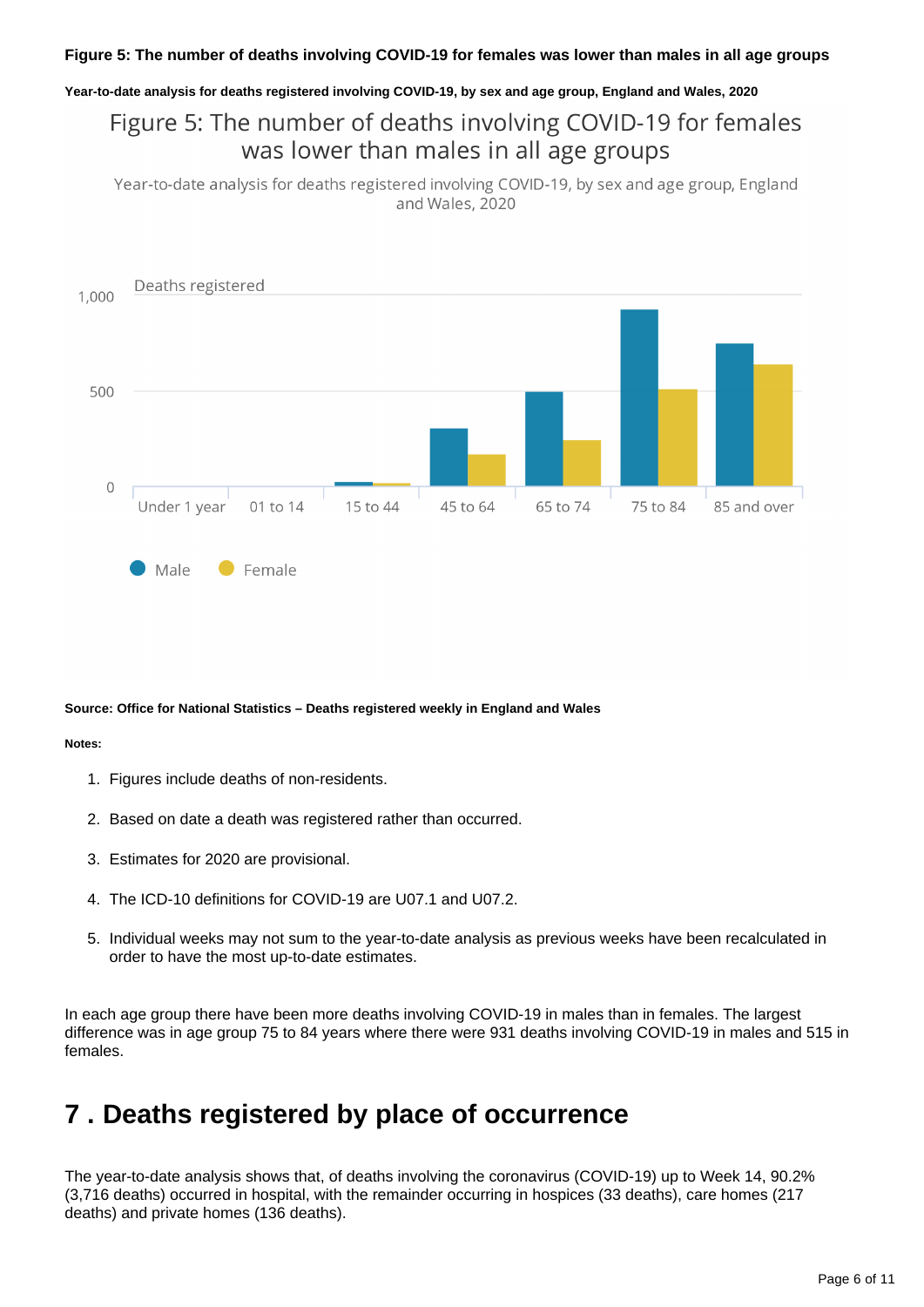### **Figure 6a: The majority of COVID-19 deaths occurred in hospitals**

**Year-to-date analysis for COVID-19 deaths registered in England and Wales, 2020**

### Figure 6a: The majority of COVID-19 deaths occurred in hospitals

Year-to-date analysis for COVID-19 deaths registered in England and Wales, 2020

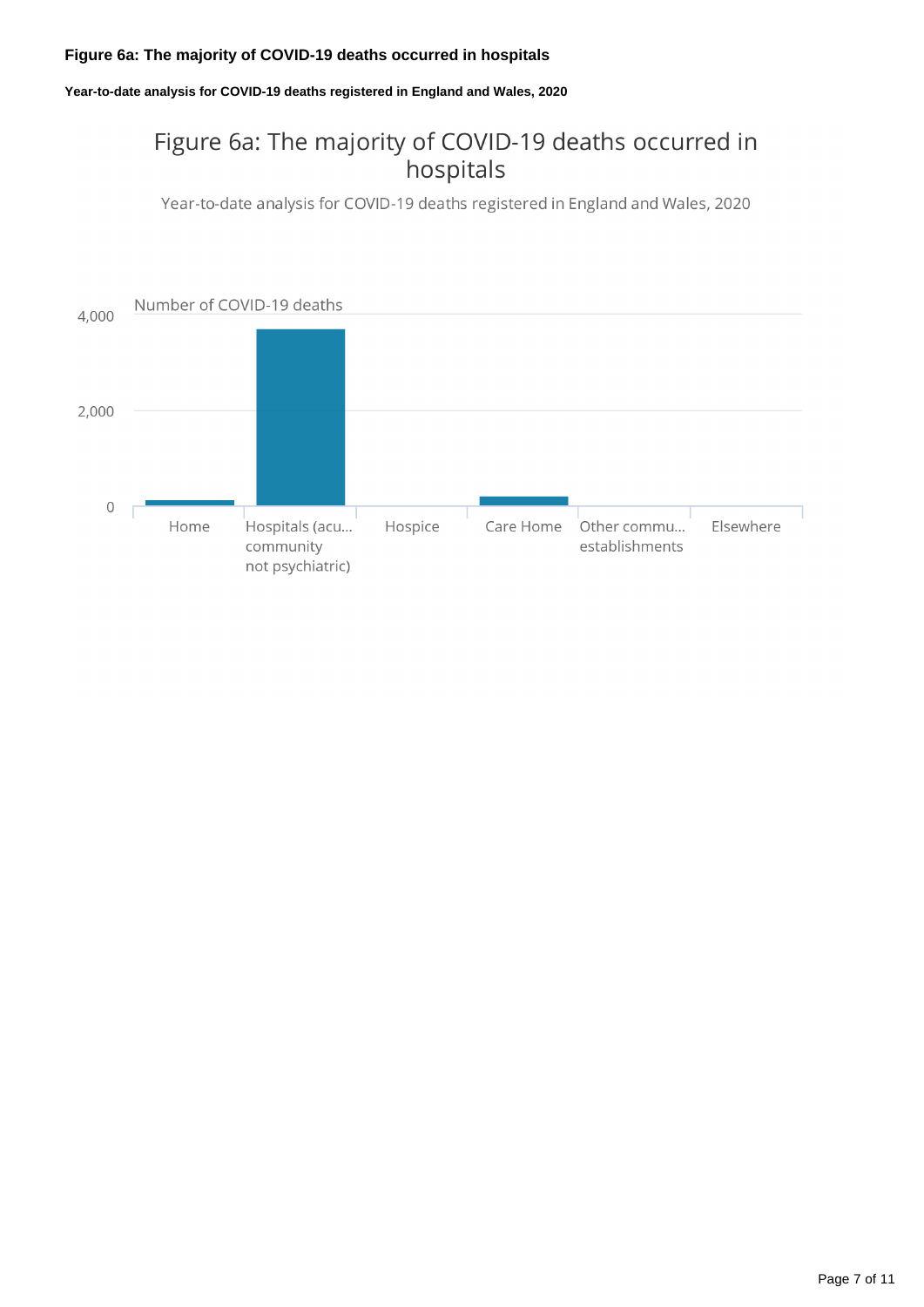### **Figure 6b: The majority of deaths from all causes occurred in hospitals**

#### **Year-to-date analysis for deaths registered in England and Wales, 2020**

### Figure 6b: The majority of deaths from all causes occurred in hospitals

Year-to-date analysis for deaths registered in England and Wales, 2020



#### **Source: Office for National Statistics – Deaths registered weekly in England and Wales, provisional**

#### **Notes:**

- 1. For all deaths registered from 29 December 2019 to 3 April 2020.
- 2. Figures include deaths of non-residents.
- 3. Estimates are provisional.
- 4. The International Classification of Diseases and Related Health Problems (ICD-10) definitions for COVID-19 are U07.1 and U07.2.

### <span id="page-7-0"></span>**8 . New analysis**

We will be releasing [Analysis of deaths involving COVID-19](https://www.ons.gov.uk/releases/analysisofdeathsinvolvingcovid19) on Thursday 16 April 2020. This will take a more indepth look at deaths related to the coronavirus (COVID-19) that have occurred in March. Analysis will look at the number of deaths with COVID-19 as the underlying cause of death, comparisons with other causes and breakdowns by age, sex and place of death.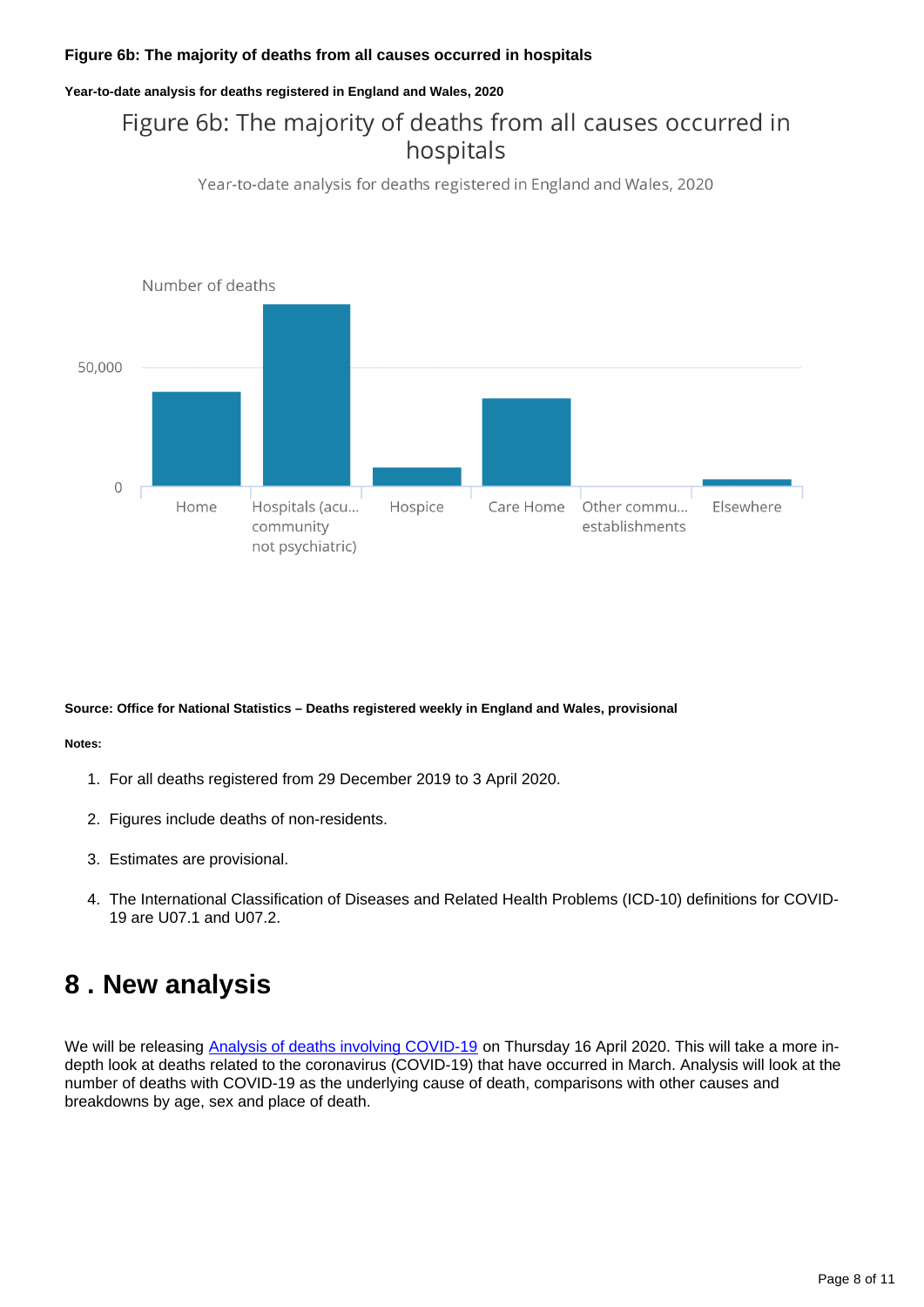## <span id="page-8-0"></span>**9 . Deaths data**

[Deaths registered weekly in England and Wales, provisional](https://www.ons.gov.uk/peoplepopulationandcommunity/birthsdeathsandmarriages/deaths/datasets/weeklyprovisionalfiguresondeathsregisteredinenglandandwales)

Dataset | Released 14 April 2020

Provisional counts of the number of deaths registered in England and Wales, by age, sex and region, in the latest weeks for which data are available. Includes data on the coronavirus (COVID-19) deaths.

## <span id="page-8-1"></span>**10 . Glossary**

### **Coronavirus (COVID-19) deaths**

Coronavirus (COVID-19) deaths are those deaths registered in England and Wales in the stated week where COVID-19 was mentioned on the death certificate as "deaths involving COVID-19". A doctor can certify the involvement of COVID-19 based on symptoms and clinical findings – a positive test result is not required.

## <span id="page-8-2"></span>**11 . Measuring the data**

More quality and methodology information on strengths, limitations, appropriate uses, and how the data were created is available in the [Mortality statistics in England and Wales QMI.](https://www.ons.gov.uk/peoplepopulationandcommunity/birthsdeathsandmarriages/deaths/methodologies/mortalitystatisticsinenglandandwalesqmi)

To meet user needs, we publish very timely but provisional counts of death registrations in England and Wales in our [Deaths registered weekly in England and Wales, provisional](https://www.ons.gov.uk/peoplepopulationandcommunity/birthsdeathsandmarriages/deaths/datasets/weeklyprovisionalfiguresondeathsregisteredinenglandandwales) dataset. These are presented by sex, age group and regions (within England) as well as for Wales as a whole. To allow time for registration and processing, these figures are published 11 days after the week ends. Because of the rapidly changing situation, in this bulletin we have also given provisional updated totals based on the latest available death registrations, up to 11 April 2020.

Because of the coronavirus (COVID-19) pandemic, our regular weekly deaths release now provides a separate breakdown of the numbers of deaths involving COVID-19: that is, where COVID-19 or suspected COVID-19 was mentioned anywhere on the death certificate, including in combination with other health conditions. If a death certificate mentions COVID-19 it will not always be the main cause of death, but may be a contributory factor. This new bulletin summarises the latest weekly information and will be updated each week during the pandemic.

These figures are different from the daily surveillance figures on COVID-19 deaths published by the Department of Health and Social Care (DHSC) on the GOV. UK website, for the UK as a whole and constituent countries. Figures in this report are derived from the formal process of death registration and may include cases where the doctor completing the death certificate diagnosed possible cases of COVID-19, for example, where this was based on relevant symptoms but no test for the virus was conducted. Our figures also include any deaths that occur outside hospital.

In contrast to the GOV.UK figures, we include only deaths registered in England and Wales, which is the legal remit of the Office for National Statistics (ONS). Table 1 provides an overview of the differences in definitions between sources.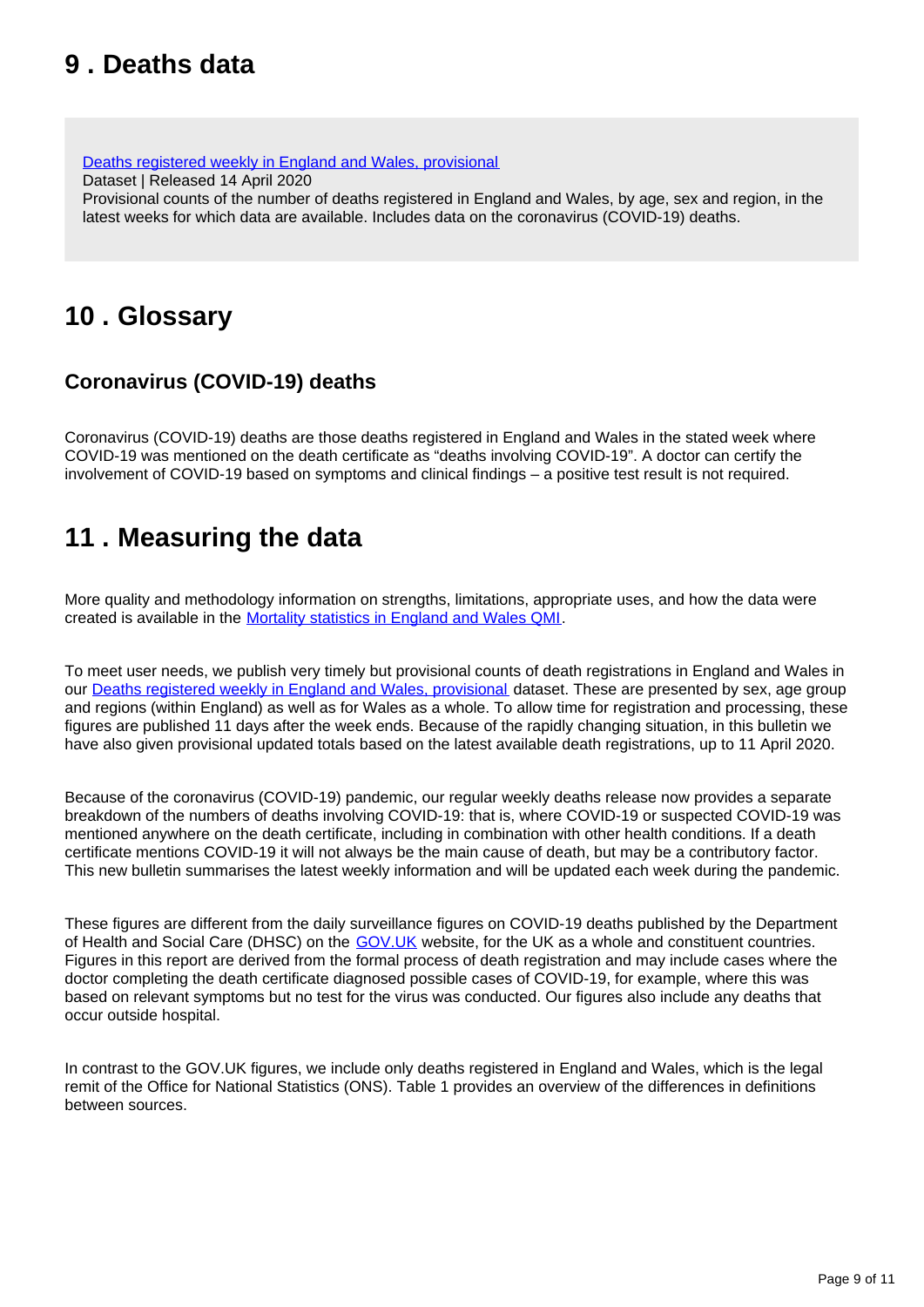|           | <b>DHSC COVID-19</b><br>(as published on GOV.UK)                                                                    | <b>ONS COVID-19</b><br>deaths registered                                                                        | <b>ONS COVID-19 death</b><br>occurrence (actual<br>date of death)                                               | <b>NHS</b><br><b>England</b>                                  |
|-----------|---------------------------------------------------------------------------------------------------------------------|-----------------------------------------------------------------------------------------------------------------|-----------------------------------------------------------------------------------------------------------------|---------------------------------------------------------------|
| Coverage  | UK (however we only<br>include England and Wales<br>breakdowns for comparable<br>coverage with ONS data)            | Registrations in England<br>and Wales                                                                           | Registrations in England<br>and Wales                                                                           | England                                                       |
|           |                                                                                                                     | In discussions with<br>devolved nations to create<br>UK estimates in the near<br>future                         | In discussions with<br>devolved nations to create<br>UK estimates in the near<br>future                         |                                                               |
| Inclusion | Deaths in hospitals                                                                                                 | Any place of death,<br>including Nursing homes                                                                  | Any place of death,<br>including Nursing homes                                                                  | Deaths in<br>hospitals                                        |
|           | Deaths where patient has<br>been tested for COVID-19                                                                | Deaths where COVID-19<br>has been mentioned on<br>the death certificate                                         | Deaths where COVID-19<br>has been mentioned on<br>the death certificate                                         | Deaths<br>where<br>patient has<br>been tested<br>for COVID-19 |
|           | Timeliness Provided daily but not<br>officially registered. Data<br>are provided to NHS-E<br>directly by hospitals. | Weekly registrations are<br>11 days behind because<br>of the time taken to<br>register, process and<br>publish. | Weekly registrations are<br>11 days behind because<br>of the time taken to<br>register, process and<br>publish. | Updated<br>daily for each<br>date of death                    |
|           | Data only published once<br>confirmed family have been<br>notified of death                                         | Registered in the week<br>ending the 3 April 2020<br>(week 14).                                                 | Deaths which occurred in<br>week 14 but were<br>registered up to 11 April<br>2020.                              |                                                               |

Source: Office for National Statistics

We will publish accompanying articles periodically, giving enhanced information such as age-standardised and age-specific mortality rates for recent time periods and breakdowns of deaths involving COVID-19 by associated pre-existing health conditions. On 16 April we will be publishing more in-depth analysis for deaths involving COVID-19.

There is usually a delay of at least five days between occurrence and registration. More information on this issue can be found in our *impact of registration delays release*.

Our [User guide to mortality statistics](https://www.ons.gov.uk/peoplepopulationandcommunity/birthsdeathsandmarriages/deaths/methodologies/userguidetomortalitystatistics) provides further information on data quality, legislation and procedures relating to mortality and includes a [glossary of terms](https://www.ons.gov.uk/peoplepopulationandcommunity/birthsdeathsandmarriages/deaths/methodologies/userguidetomortalitystatisticsjuly2017#glossary).

## <span id="page-9-0"></span>**12 . Strengths and limitations**

Figures are based on the date the death was registered, not when it occurred. There is usually a delay of at least five days between occurrence and registration. More information on this issue can be found in our *impact* of [registration delays release.](https://www.ons.gov.uk/peoplepopulationandcommunity/birthsdeathsandmarriages/deaths/articles/impactofregistrationdelaysonmortalitystatisticsinenglandandwales/2018)